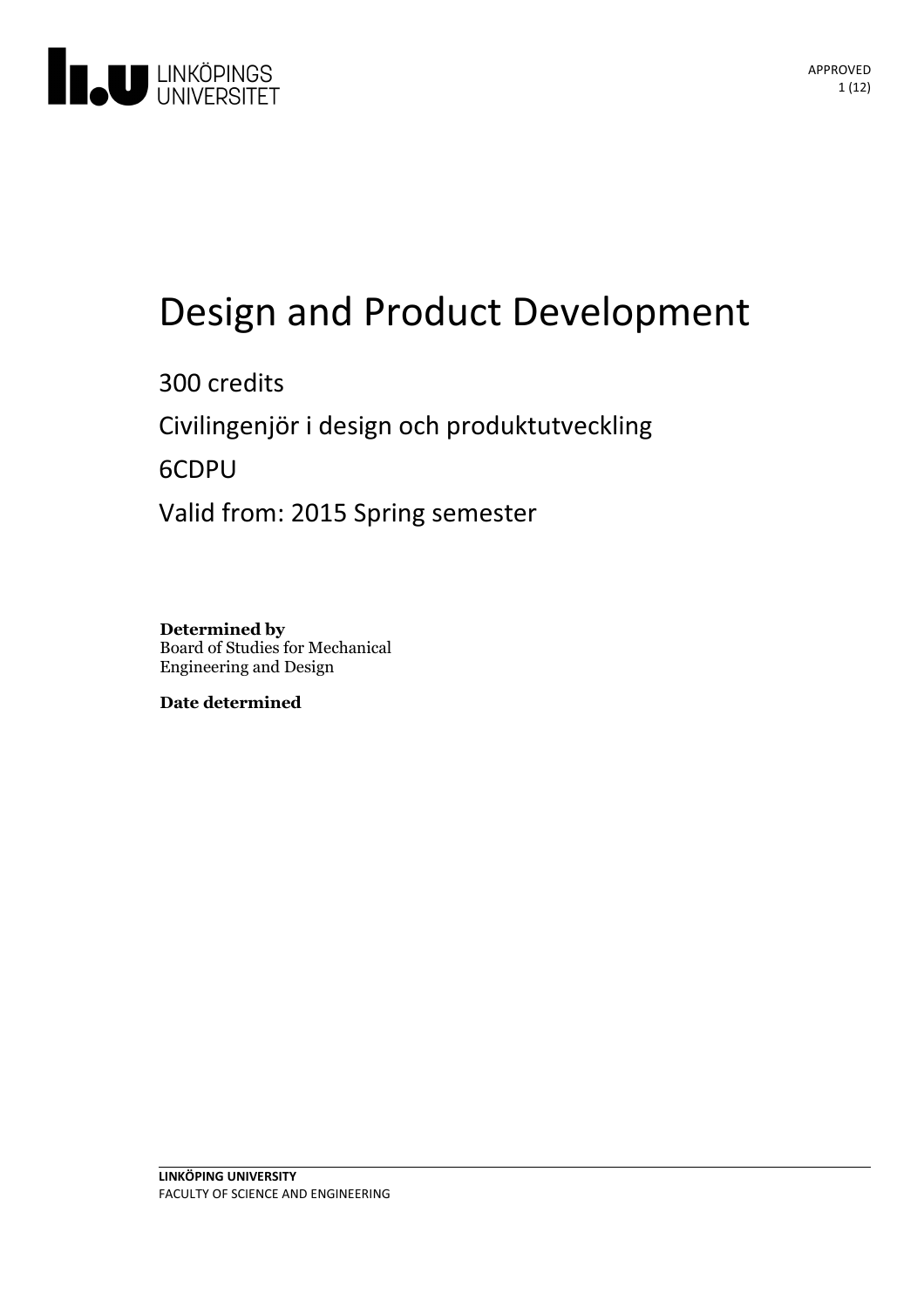# Entry requirements

# Degree in Swedish

Civilingenjör 300 hp och Teknologie master 120 hp

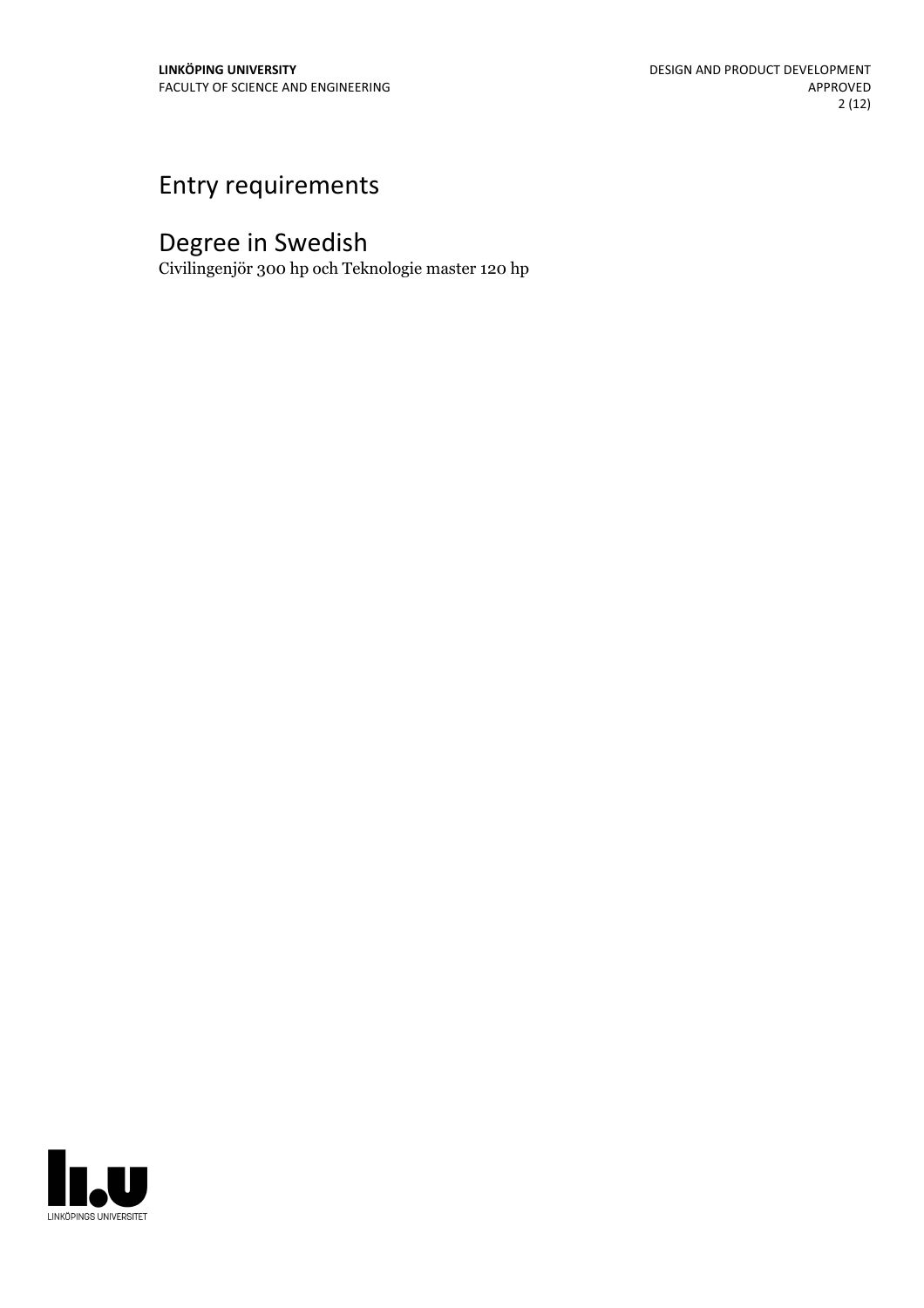# **Curriculum**

## **Semester 4 (Spring 2017)**

| Course<br>code | Course name                              | <b>Credits</b> | Level | <b>Timetable</b><br>module | <b>ECV</b> |
|----------------|------------------------------------------|----------------|-------|----------------------------|------------|
| Period 1       |                                          |                |       |                            |            |
| TAMS11         | Probability and Statistics, first course | 6              | G2X   | 1                          | C          |
| TMKT59         | <b>Computers as Design Tools</b>         | $6*$           | G2X   | 3                          | C          |
| TMKT97         | <b>Product Ergonomics</b>                | 6              | G2X   | $\overline{2}$             |            |
| Period 2       |                                          |                |       |                            |            |
| TEAE04         | Industrial Economics and Organisation    | 6              | G1X   | $\overline{2}$             |            |
| TMHL07         | Solid Mechanics, basic course            | 6              | G2X   | 1                          |            |
| TMKT59         | Computers as Design Tools                | $6*$           | G2X   | 3                          | C          |
| TPTE06         | Industrial Placement                     | 6              | G1X   |                            | Е          |

# **Semester 5 (Autumn 2017)**

| Course<br>code | Course name                                                           | <b>Credits</b> | Level | <b>Timetable</b><br>module | <b>ECV</b> |
|----------------|-----------------------------------------------------------------------|----------------|-------|----------------------------|------------|
| Period 1       |                                                                       |                |       |                            |            |
| TEIM11         | <b>Industrial Marketing</b>                                           | 6              | G2X   | 3                          | C          |
| TMKM11         | <b>Materials for Design</b>                                           | $12*$          | G2X   | 2                          | C          |
| TMPT06         | Manufacturing Technology for Design and<br><b>Product Development</b> | $6*$           | G1X   | 1                          | C          |
| THFR05         | <b>Communicative French</b>                                           | $6*$           | G1X   | 4                          | E          |
| THSP05         | Spanish                                                               | $6*$           | G1X   | 4                          | E          |
| THTY05         | German                                                                | $6*$           | G1X   | 4                          | E          |
| Period 2       |                                                                       |                |       |                            |            |
| TMKM11         | Materials for Design                                                  | $12*$          | G2X   | 3                          | C          |
| TMKT39         | <b>Machine Elements</b>                                               | 6              | G2X   | $\overline{2}$             | C          |
| TMPT06         | Manufacturing Technology for Design and<br>Product Development        | $6*$           | G1X   | 1                          | C          |
| THFR05         | <b>Communicative French</b>                                           | $6*$           | G1X   | 4                          | E          |
| THSP05         | Spanish                                                               | $6*$           | G1X   | 4                          | E          |
| THTY05         | German                                                                | $6*$           | G1X   | 4                          | E          |

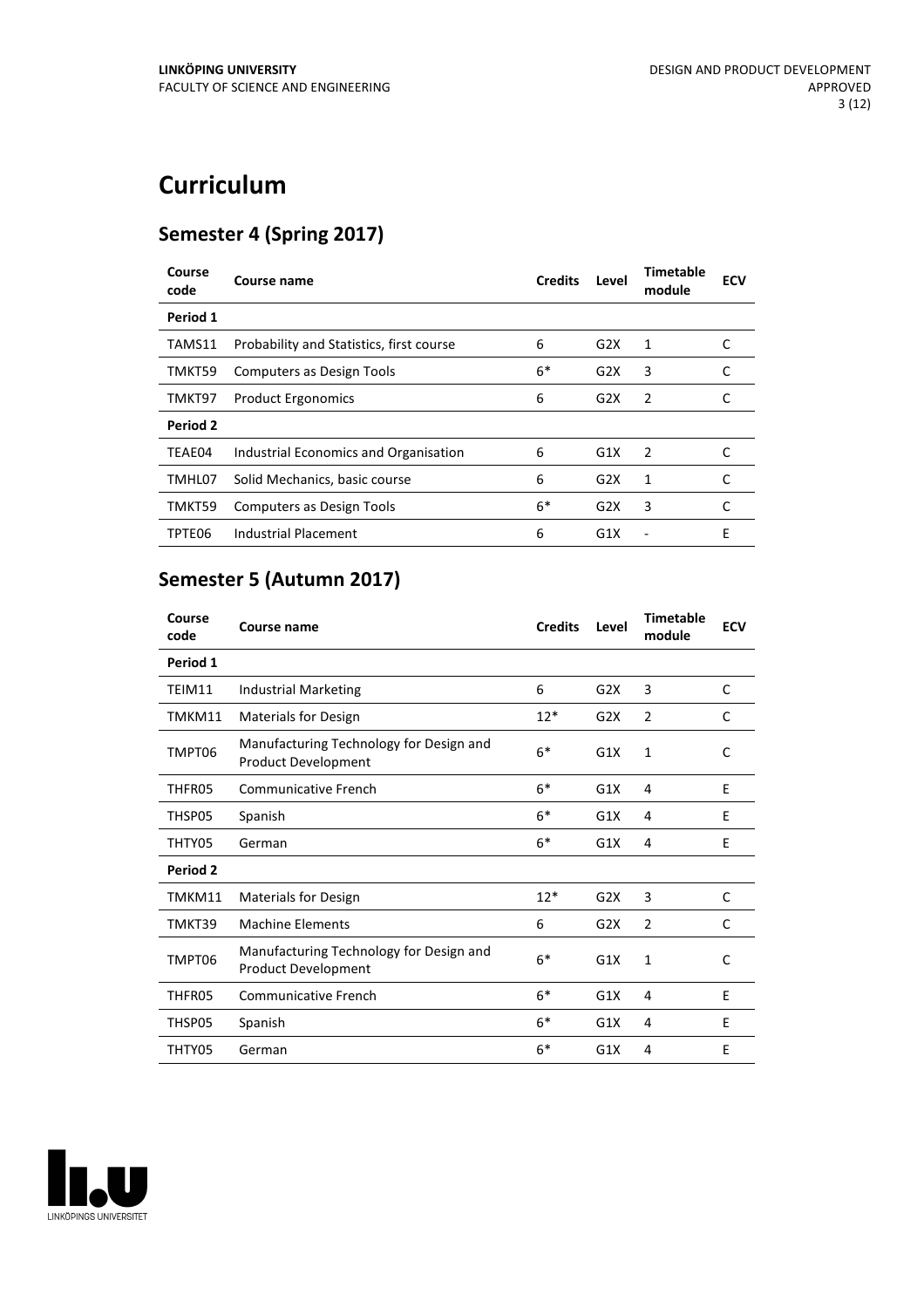## **Semester 6 (Spring 2018)**

| Course<br>code | Course name                                  | <b>Credits</b> | Level | <b>Timetable</b><br>module | <b>ECV</b> |
|----------------|----------------------------------------------|----------------|-------|----------------------------|------------|
| Period 1       |                                              |                |       |                            |            |
| TEIO47         | Industrial Project Management                | $6*$           | G2X   | 3                          | C          |
| TMKT82         | <b>Bachelor Thesis - Product Development</b> | $18*$          | G2X   | 1                          | C          |
| TSRT21         | Dynamical Systems and Control                | 6              | G2X   | 2                          | C          |
| THFR05         | <b>Communicative French</b>                  | $6*$           | G1X   | 4                          | E          |
| THSP05         | Spanish                                      | $6*$           | G1X   | 4                          | E          |
| THTY05         | German                                       | $6*$           | G1X   | 4                          | E          |
| Period 2       |                                              |                |       |                            |            |
| TEIO47         | Industrial Project Management                | $6*$           | G2X   | 3                          | C          |
| TMKT82         | <b>Bachelor Thesis - Product Development</b> | $18*$          | G2X   | $\mathbf{1}$               | C          |
| THFR05         | Communicative French                         | $6*$           | G1X   | 4                          | E          |
| THSP05         | Spanish                                      | $6*$           | G1X   | 4                          | E          |
| THTY05         | German                                       | $6*$           | G1X   | 4                          | E          |

### **Semester 7 (Autumn 2018)**

| Course<br>code | Course name                                             | <b>Credits</b> | Level | <b>Timetable</b><br>module | <b>ECV</b> |
|----------------|---------------------------------------------------------|----------------|-------|----------------------------|------------|
| Period 1       |                                                         |                |       |                            |            |
| TAOP88         | <b>Engineering Optimization</b>                         | 6              | G2X   | 1                          | E          |
| TDDD90         | Interactive Products                                    | $6*$           | A1X   | 1                          | Ε          |
| TEIE72         | Corporate Strategies                                    | 6              | A1X   | 4                          | E          |
| TEIO19         | <b>Industrial Management</b>                            | 6              | G2X   | 4                          | Ε          |
| TEIO90         | <b>Innovation Management</b>                            | 6              | A1X   | 2                          | Ε          |
| TETS37         | Basics in Logistics Management                          | 6              | G2X   | 4                          | E          |
| TFYA88         | Additive Manufacturing: Tools, Materials and<br>Methods | 6              | A1X   | 3                          | E          |
| TKMJ31         | <b>Biofuels for Transportation</b>                      | 6              | A1X   | $\mathbf{1}$               | E          |
| TMES09         | Industrial Energy Systems                               | 6              | A1X   | 3                          | Ε          |
| TMES27         | Modelling of Energy Systems                             | 6              | A1X   | 3                          | E          |
| TMKA01         | Design Studio I                                         | $12*$          | A1X   | 3                          | Ε          |
| TMKM16         | Sustainable Material Selection                          | 6              | A1X   | 4                          | E          |

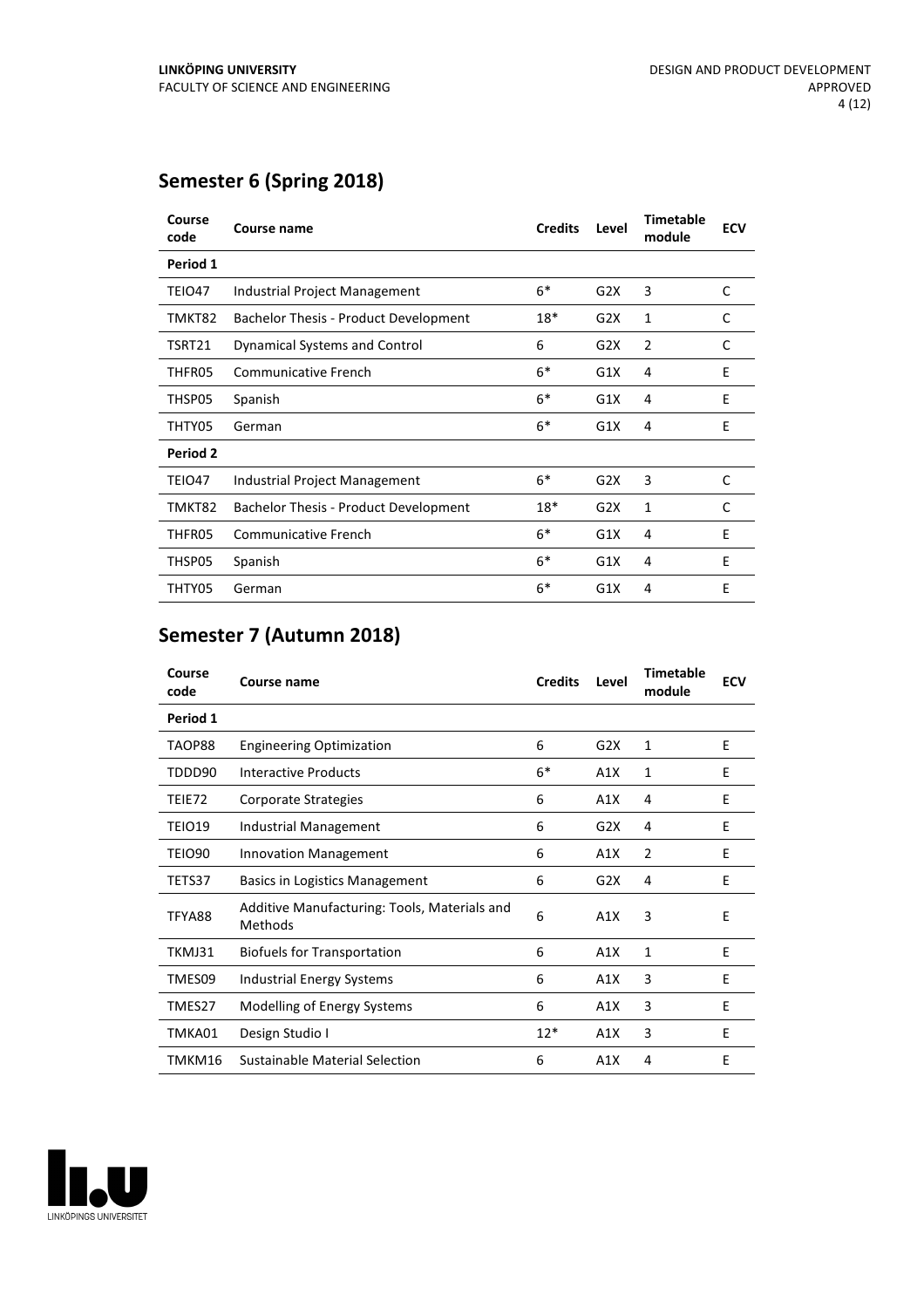| Course<br>code  | Course name                                      | <b>Credits</b> | Level            | <b>Timetable</b><br>module | <b>ECV</b> |
|-----------------|--------------------------------------------------|----------------|------------------|----------------------------|------------|
| TMKM17          | <b>Polymer Materials</b>                         | 6              | A1X              | 2                          | E          |
| TMKT69          | Conceptual Design - Project Course               | 6              | A1X              | 4                          | E          |
| TMKT80          | Wood - Material                                  | 6              | G <sub>2</sub> X | 2                          | E          |
| TMME14          | Machine Elements, Second Course                  | 6              | A1X              | 3                          | E          |
| <b>TMMI68</b>   | CAD and Drafting Techniques, Continued<br>Course | $6*$           | G <sub>2</sub> X | $\overline{2}$             | E          |
| TMPS33          | <b>Virtual Manufacturing</b>                     | 6              | A1X              | 4                          | E          |
| TMPT03          | Production Engineering - Continuing Course       | 6              | G2X              | 2                          | E          |
| TMQU03          | <b>Quality Management and Engineering</b>        | 6              | G2X              | $\overline{2}$             | E          |
| TPPE13          | Production and Operations Management             | 6              | G <sub>2</sub> X | 1                          | E          |
| TPPE16          | <b>Manufacturing Strategies</b>                  | 6              | A1X              | $\overline{2}$             | E          |
| TMPP02          | Project Course - Race Vehicle Engineering        | $6*$           | G1X              | $\frac{1}{2}$              | v          |
| <b>Period 2</b> |                                                  |                |                  |                            |            |
| TDDD90          | <b>Interactive Products</b>                      | $6*$           | A1X              | $\blacksquare$             | E          |
| TEIE42          | Industrial Sales Management                      | 6              | A1X              | 4                          | E          |
| TEIM10          | Industrial Service Development                   | 6              | A1X              | 2                          | E          |
| TETS27          | <b>Supply Chain Logistics</b>                    | 6              | A1X              | $\overline{2}$             | E          |
| TGTU04          | Leadership                                       | 6              | G2X              | 2                          | E          |
| TGTU49          | <b>History of Technology</b>                     | 6              | G1X              | 3                          | E          |
| TKMJ32          | Integrated Product Service Engineering           | 6              | A1X              | 3                          | E          |
| TMHL63          | Introduction to Computational Mechanics          | 6              | G2X              | 3                          | E          |
| TMHP03          | <b>Engineering Systems Design</b>                | 6              | A1X              | 4                          | E          |
| TMKA01          | Design Studio I                                  | 12*            | A1X              | $\overline{2}$             | E          |
| TMKT81          | Wood - Realisation                               | 6              | G <sub>2</sub> X | $\mathbf{1}$               | E          |
| TMMI68          | CAD and Drafting Techniques, Continued<br>Course | 6*             | G2X              | 4                          | E          |
| TMMS07          | <b>Biomechanics</b>                              | 6              | A1X              | 4                          | E          |
| TMMV18          | <b>Fluid Mechanics</b>                           | 6              | A1X              | $\overline{2}$             | E.         |
| TMMV54          | <b>Computational Heat Transfer</b>               | 6              | A1X              | $\mathbf{1}$               | E.         |
| TMPS31          | Sustainable Manufacturing                        | 6              | A1X              | $\mathbf{1}$               | E          |
| TMQU12          | Lean Production                                  | 6              | A1X              | $\overline{2}$             | E.         |
| TPPE76          | <b>Operations Planning and Control</b>           | 6              | A1X              | 4                          | E          |
| TSIU02          | <b>Computer Hardware and Architecture</b>        | 4              | G1X              | $\overline{2}$             | E          |

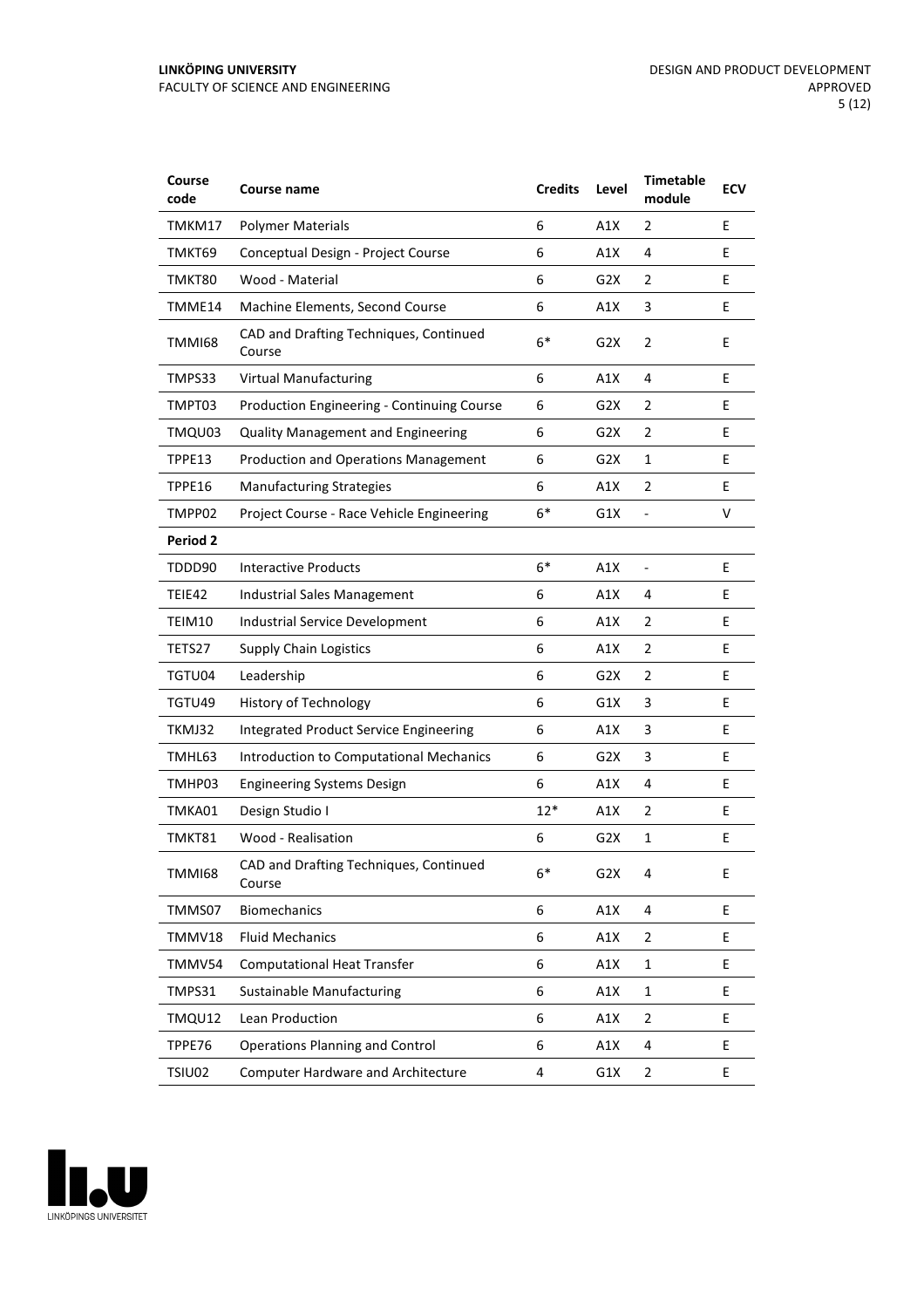| Course<br>code | Course name                                              | <b>Credits</b> | Level | <b>Timetable</b><br>module | <b>ECV</b> |  |  |
|----------------|----------------------------------------------------------|----------------|-------|----------------------------|------------|--|--|
| TMPP02         | Project Course - Race Vehicle Engineering                | $6*$           | G1X   | ٠                          | v          |  |  |
|                | Specialisation: Product Development - Design Engineering |                |       |                            |            |  |  |
| Course<br>code | Course name                                              | <b>Credits</b> | Level | Timetable<br>module        | <b>ECV</b> |  |  |
| Period 1       |                                                          |                |       |                            |            |  |  |
| TDDD90         | Interactive Products                                     | $6*$           | A1X   | 1                          | C          |  |  |
| TMKA01         | Design Studio I                                          | $12*$          | A1X   | 3                          | C          |  |  |
| TEIO19         | Industrial Management                                    | 6              | G2X   | 4                          | E          |  |  |
| Period 2       |                                                          |                |       |                            |            |  |  |
| TDDD90         | <b>Interactive Products</b>                              | $6*$           | A1X   |                            | C          |  |  |
| TMKA01         | Design Studio I                                          | $12*$          | A1X   | 2                          | C          |  |  |
| TKMJ32         | Integrated Product Service Engineering                   | 6              | A1X   | 3                          | E          |  |  |
| TMPS31         | Sustainable Manufacturing                                | 6              | A1X   | 1                          | E          |  |  |

*Specialisation: Product Development - Engineering Design*

| Course<br>code | Course name                             | <b>Credits</b> | Level | <b>Timetable</b><br>module | <b>ECV</b> |
|----------------|-----------------------------------------|----------------|-------|----------------------------|------------|
| Period 1       |                                         |                |       |                            |            |
| TDDD90         | Interactive Products                    | $6*$           | A1X   | 1                          | C          |
| TEIO19         | Industrial Management                   | 6              | G2X   | 4                          | E          |
| TMKT69         | Conceptual Design - Project Course      | 6              | A1X   | 4                          | E          |
| TMME14         | Machine Elements, Second Course         | 6              | A1X   | 3                          | E          |
| Period 2       |                                         |                |       |                            |            |
| TDDD90         | Interactive Products                    | $6*$           | A1X   |                            | C          |
| TMHL63         | Introduction to Computational Mechanics | 6              | G2X   | 3                          | C          |
| TMHP03         | <b>Engineering Systems Design</b>       | 6              | A1X   | 4                          | E          |
| TMPS31         | Sustainable Manufacturing               | 6              | A1X   | 1                          | E          |

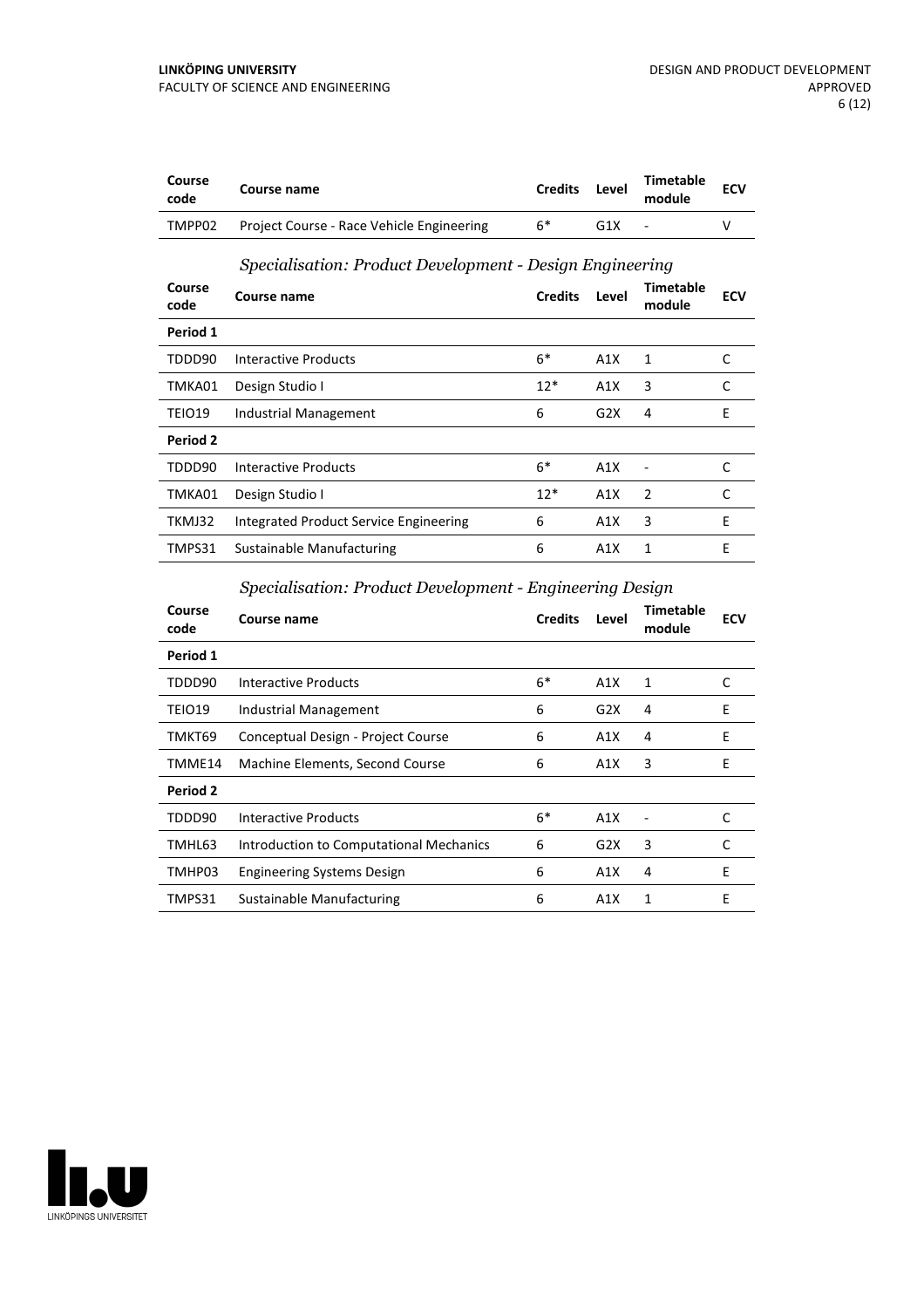| Course<br>code | Course name                               | <b>Credits</b> | Level | <b>Timetable</b><br>module | <b>ECV</b> |
|----------------|-------------------------------------------|----------------|-------|----------------------------|------------|
| Period 1       |                                           |                |       |                            |            |
| TDDD90         | Interactive Products                      | $6*$           | A1X   | 1                          | C          |
| TEIO19         | Industrial Management                     | 6              | G2X   | 4                          | C          |
| TEIO90         | <b>Innovation Management</b>              | 6              | A1X   | 2                          | C          |
| TEIE72         | Corporate Strategies                      | 6              | A1X   | 4                          | E          |
| TMQU03         | <b>Quality Management and Engineering</b> | 6              | G2X   | 2                          | E          |
| Period 2       |                                           |                |       |                            |            |
| TDDD90         | Interactive Products                      | $6*$           | A1X   |                            | C          |
| TEIE42         | Industrial Sales Management               | 6              | A1X   | 4                          | E          |
| TEIM10         | Industrial Service Development            | 6              | A1X   | $\overline{2}$             | E          |
| TMQU12         | Lean Production                           | 6              | A1X   | 2                          | E          |

### *Specialisation: Product Development - Management*

# **Semester 8 (Spring 2019)**

| Course<br>code | Course name                                  | <b>Credits</b> | Level            | <b>Timetable</b><br>module   | <b>ECV</b> |
|----------------|----------------------------------------------|----------------|------------------|------------------------------|------------|
| Period 1       |                                              |                |                  |                              |            |
| TDDD51         | Service Design and Innovation                | 6              | A1X              | 4                            | E          |
| TDDD57         | Physical Interaction and Game Programming    | 6              | A1X              | 1                            | E          |
| TDDD97         | Web Programming                              | 6              | G <sub>2</sub> X | 3                            | F          |
| TDDE03         | Design Studio II                             | $12*$          | A1X              | 3                            | E          |
| TDDE39         | Physical Interaction Design and Prototyping  | $6*$           | A1X              | 4                            | E          |
| TEIE06         | Corporate Planning                           | $6*$           | A1X              | $\qquad \qquad \blacksquare$ | E          |
| TEIM09         | <b>International Business</b>                | 6              | A1X              | $\overline{2}$               | E          |
| TEIO13         | Leadership and Organizational Change         | 6              | A1X              | 4                            | E          |
| TGTU01         | <b>Technology and Ethics</b>                 | 6              | G1X              | 1                            | E          |
| TGTU91         | Oral and Written Communication               | 6              | G1X              | 2                            | E          |
| TKMJ10         | <b>Industrial Ecology</b>                    | 6              | A1X              | 1                            | E          |
| TKMJ15         | <b>Environmental Management Strategies</b>   | 6              | G1X              | 3                            | E          |
| TKMJ34         | <b>Product Development Methodology</b>       | $6*$           | A1X              | 2                            | E          |
| TMKA04         | Wood - Innovation                            | 6              | A1X              | 1                            | E          |
| TMKM40         | <b>Engineering Materials - New Materials</b> | 6              | A1X              | $\overline{2}$               | F          |

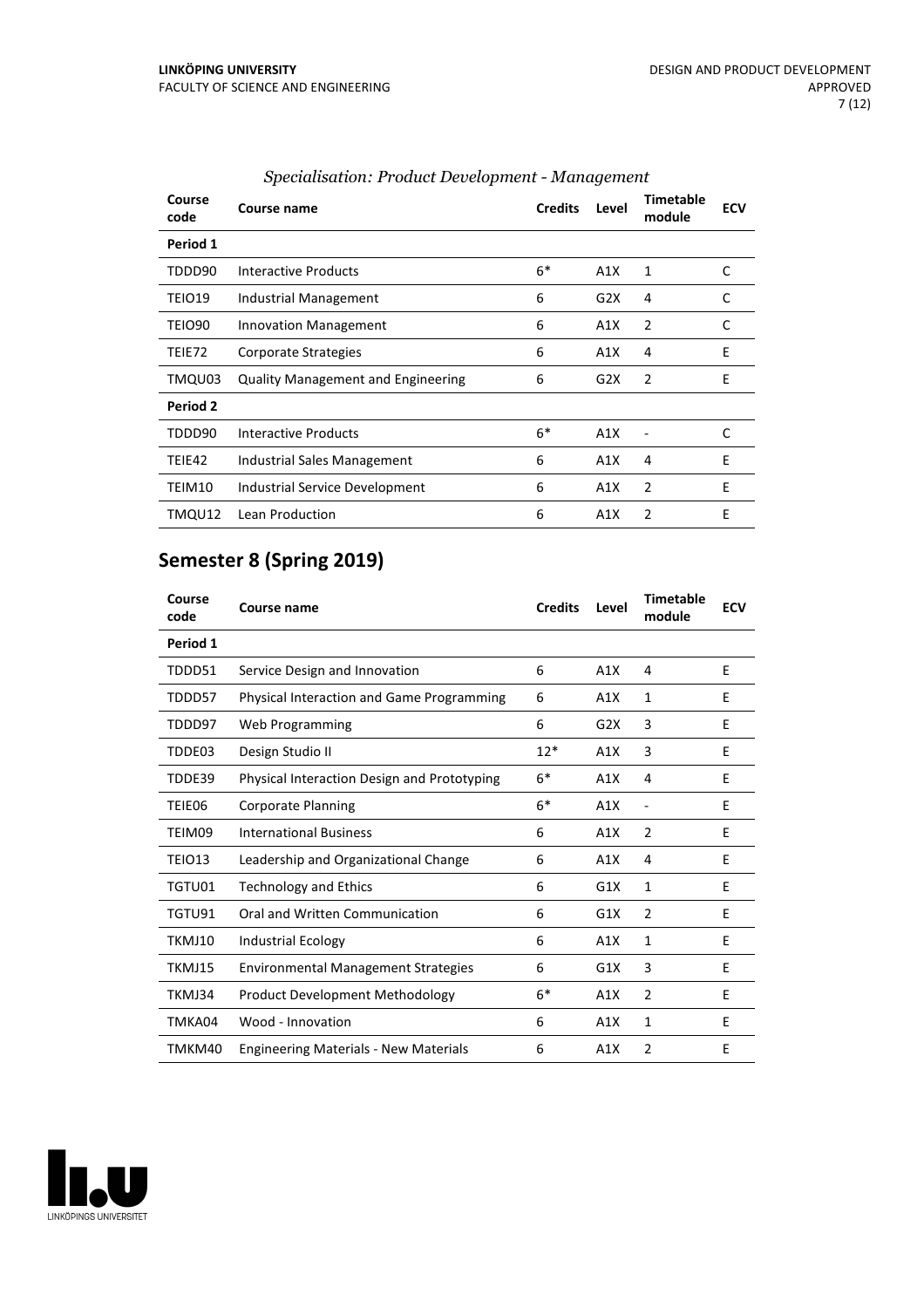| Course<br>code | Course name                                                           | <b>Credits</b> | Level            | <b>Timetable</b><br>module | <b>ECV</b> |
|----------------|-----------------------------------------------------------------------|----------------|------------------|----------------------------|------------|
| TMKT48         | Design Optimization                                                   | 6              | A1X              | 3                          | E          |
| TMKT74         | <b>Advanced CAD</b>                                                   | 6              | A1X              | $\mathbf{1}$               | E          |
| TMMS21         | Mechatronics                                                          | 6              | G <sub>2</sub> X | $\mathbf 1$                | E          |
| TPPE78         | Quantitative Models and Analysis in<br><b>Operations Management</b>   | 6              | A1X              | $\mathbf 1$                | E          |
| TMPP02         | Project Course - Race Vehicle Engineering                             | $6*$           | G1X              | $\frac{1}{2}$              | v          |
| Period 2       |                                                                       |                |                  |                            |            |
| TDDD12         | Database Technology                                                   | 6              | G2X              | 4                          | E          |
| TDDE03         | Design Studio II                                                      | $12*$          | A1X              | 3                          | E          |
| TDDE39         | Physical Interaction Design and Prototyping                           | $6*$           | A1X              | 4                          | E          |
| TEAE13         | <b>Civil and Commercial Law</b>                                       | 6              | G1X              | $\overline{2}$             | E          |
| TEIE06         | <b>Corporate Planning</b>                                             | $6*$           | A1X              | $\blacksquare$             | E          |
| <b>TEIO06</b>  | Innovative Entrepreneurship                                           | 6              | A1X              | $\overline{2}$             | E          |
| TGTU83         | Philosophy of Science                                                 | 6              | G1X              | 4                          | E          |
| TKMJ29         | <b>Resource Efficient Products</b>                                    | 6              | A1X              | 1                          | E          |
| TKMJ34         | <b>Product Development Methodology</b>                                | $6*$           | A1X              | 2                          | E          |
| TMKM18         | Engineering Materials, Welding and<br><b>Manufacturing Technology</b> | 6              | G <sub>2</sub> X | $\overline{2}$             | E          |
| TMKT57         | <b>Product Modelling</b>                                              | 6              | A1X              | 3                          | E          |
| TMKT77         | System Safety                                                         | 6              | A1X              | 4                          | E          |
| TMME19         | Mechanics, second course                                              | 6              | A1X              | $\mathbf{1}$               | E          |
| TMPS27         | <b>Production Systems</b>                                             | 6              | A1X              | 3                          | E          |
| TMQU13         | <b>Customer Focused Product and Service</b><br>Development            | 6              | A1X              | 4                          | E          |
| TPPE74         | Design and Development of Manufacturing<br>Operations                 | 6              | A1X              | 4                          | E          |
| TMPP02         | Project Course - Race Vehicle Engineering                             | $6*$           | G1X              | $\overline{a}$             | v          |

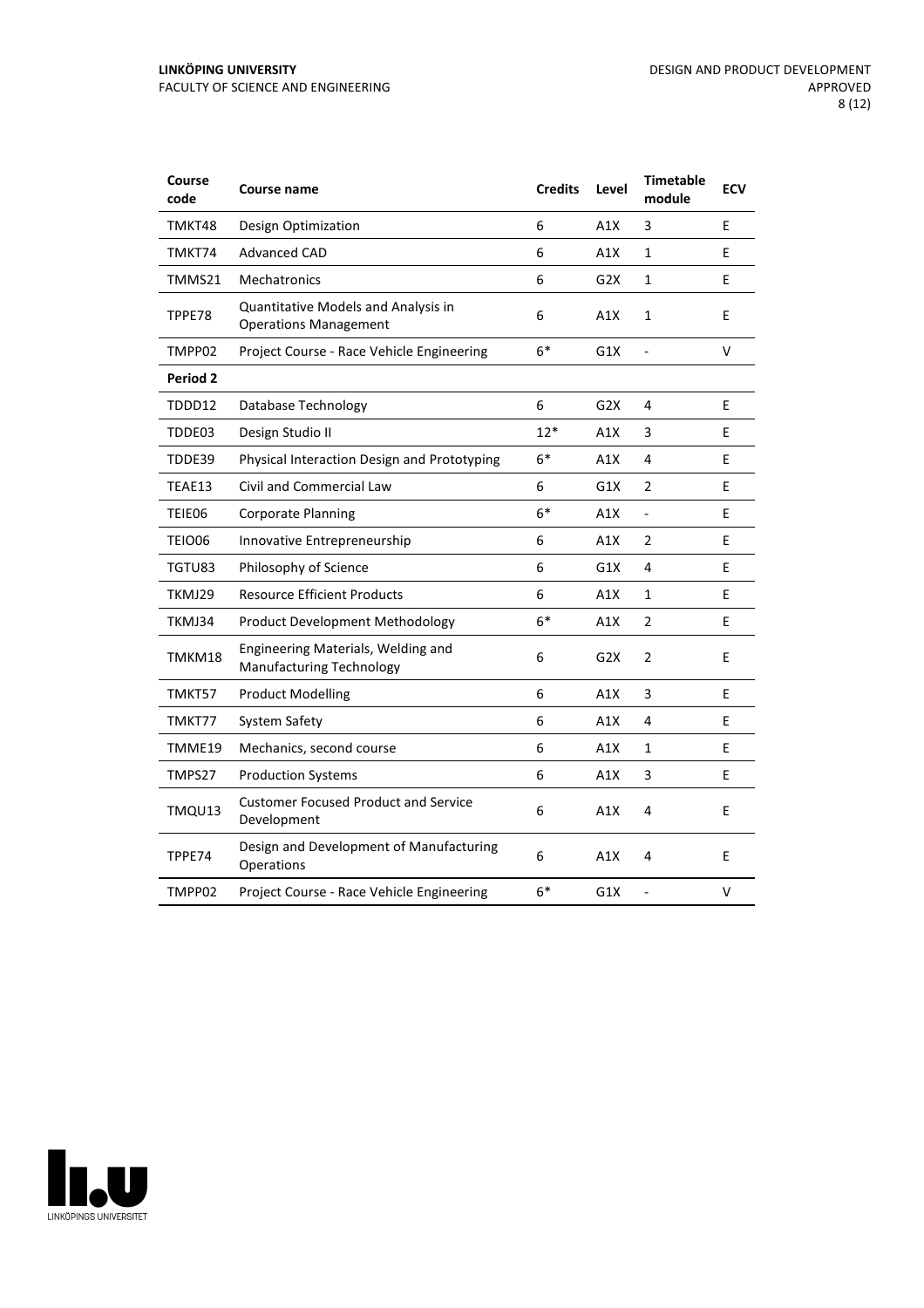| Course<br>code | Course name                            | <b>Credits</b> | Level | Timetable<br>module | <b>ECV</b> |
|----------------|----------------------------------------|----------------|-------|---------------------|------------|
| Period 1       |                                        |                |       |                     |            |
| TDDE03         | Design Studio II                       | $12*$          | A1X   | 3                   |            |
| TKMJ34         | Product Development Methodology        | 6*             | A1X   | 2                   |            |
| Period 2       |                                        |                |       |                     |            |
| TDDE03         | Design Studio II                       | $12*$          | A1X   | 3                   | C          |
| TKMJ34         | <b>Product Development Methodology</b> | $6*$           | A1X   | $\mathcal{P}$       |            |
| TKMJ29         | <b>Resource Efficient Products</b>     | 6              | A1X   | 1                   | E          |

### *Specialisation: Product Development - Design Engineering*

*Specialisation: Product Development - Engineering Design*

| Course<br>code | Course name                            | <b>Credits</b> | Level | Timetable<br>module | <b>ECV</b> |
|----------------|----------------------------------------|----------------|-------|---------------------|------------|
| Period 1       |                                        |                |       |                     |            |
| TMMS21         | Mechatronics                           | 6              | G2X   | 1                   | C          |
| TKMJ34         | <b>Product Development Methodology</b> | $6*$           | A1X   | 2                   | E          |
| TMKT48         | Design Optimization                    | 6              | A1X   | 3                   | E          |
| TMKT74         | <b>Advanced CAD</b>                    | 6              | A1X   | 1                   | E          |
| Period 2       |                                        |                |       |                     |            |
| TKMJ34         | <b>Product Development Methodology</b> | $6*$           | A1X   | 2                   | E          |
| TMKT57         | <b>Product Modelling</b>               | 6              | A1X   | 3                   | E          |
| TMKT77         | System Safety                          | 6              | A1X   | 4                   | E          |
| TMPS27         | <b>Production Systems</b>              | 6              | A1X   | 3                   | E          |

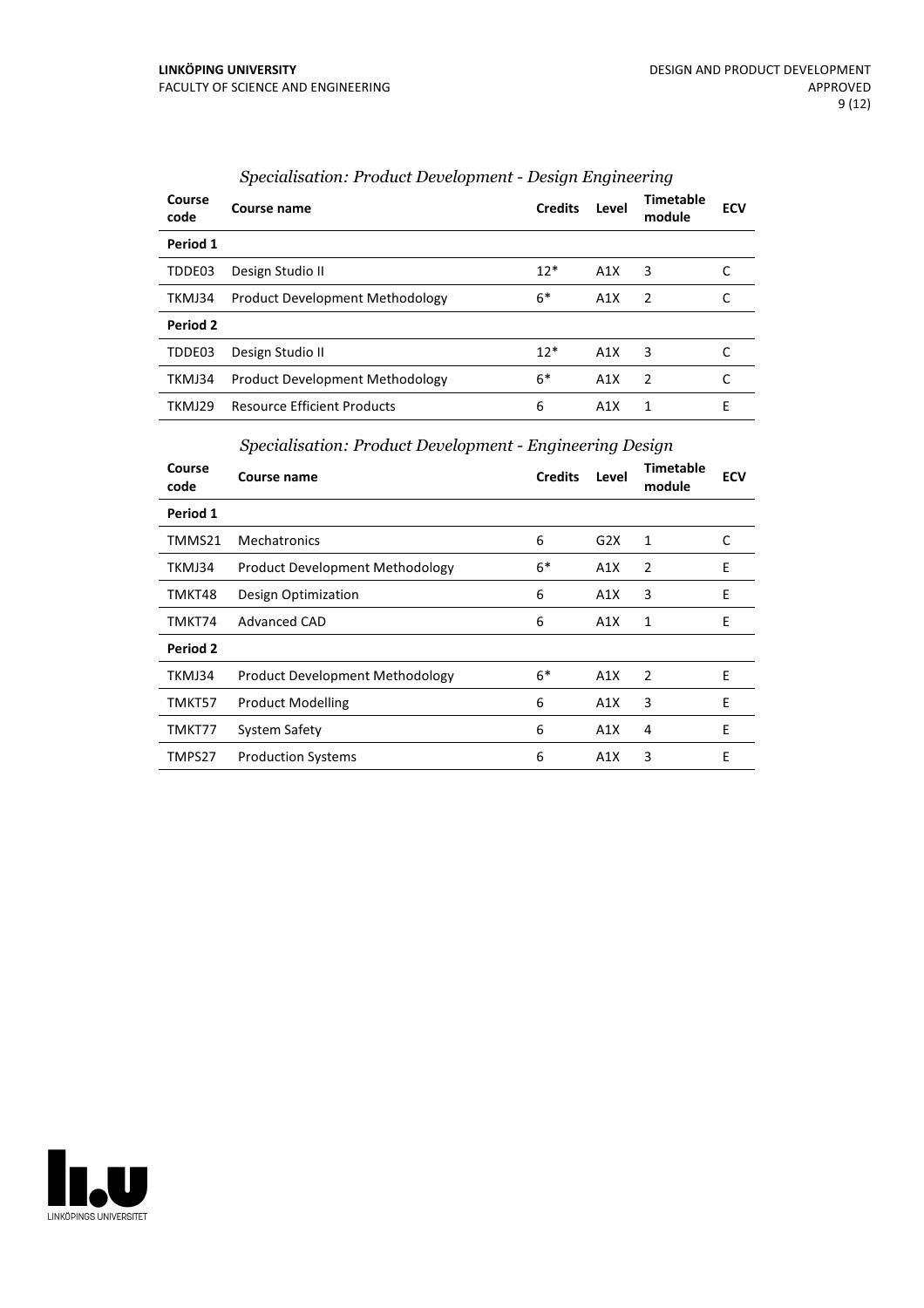| Course<br>code | Course name                                                | <b>Credits</b> | Level | <b>Timetable</b><br>module | <b>ECV</b> |
|----------------|------------------------------------------------------------|----------------|-------|----------------------------|------------|
| Period 1       |                                                            |                |       |                            |            |
| TEIE06         | <b>Corporate Planning</b>                                  | $6*$           | A1X   |                            | Ε          |
| TEIM09         | <b>International Business</b>                              | 6              | A1X   | 2                          | E          |
| TEIO13         | Leadership and Organizational Change                       | 6              | A1X   | 4                          | E          |
| Period 2       |                                                            |                |       |                            |            |
| TEIE06         | <b>Corporate Planning</b>                                  | $6*$           | A1X   |                            | E          |
| TEIM07         | Industrial Market Research                                 | 6              | A1X   | 2                          | E          |
| TEIO06         | Innovative Entrepreneurship                                | 6              | A1X   | 2                          | E          |
| TMQU13         | <b>Customer Focused Product and Service</b><br>Development | 6              | A1X   | 4                          | E          |

### *Specialisation: Product Development - Management*

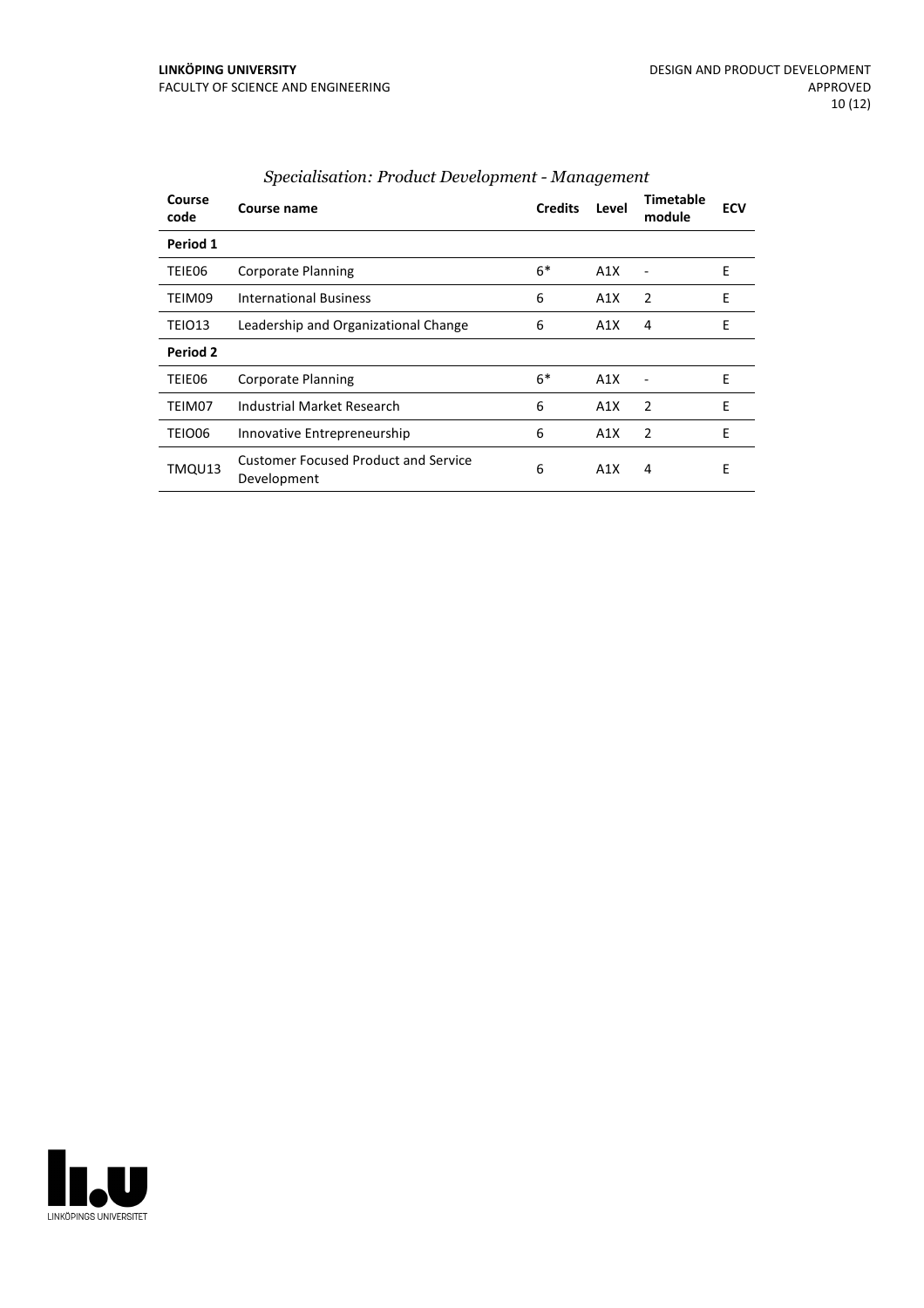## **Semester 9 (Autumn 2019)**

| Course<br>code | Course name                                                                       | <b>Credits</b> | Level | <b>Timetable</b><br>module | <b>ECV</b> |
|----------------|-----------------------------------------------------------------------------------|----------------|-------|----------------------------|------------|
| Period 1       |                                                                                   |                |       |                            |            |
| TEIM04         | Industrial Market and Technology Strategies                                       | $12*$          | A1X   | 2                          | E          |
| TEIO07         | <b>Project Based Organization and Management</b>                                  | 6              | A1X   | 4                          | E          |
| TETS23         | Purchasing                                                                        | 6              | A1X   | 2                          | E          |
| TKMJ46         | Advanced Ecodesign                                                                | 6              | A1X   | 1                          | Ε          |
| TMKT79         | Collaborative Multidisciplinary Design<br>Optimization                            | 6              | A1X   | $\overline{2}$             | E          |
| TMKT96         | <b>Product Visualization</b>                                                      | $6*$           | A1X   | 3                          | E          |
| TMMV01         | Aerodynamics                                                                      | 6              | A1X   | $\overline{2}$             | E          |
| Period 2       |                                                                                   |                |       |                            |            |
| TAOP18         | Supply Chain Optimization                                                         | 6              | A1X   | 1                          | E          |
| TDDD61         | Design - Strategy and Management                                                  | 6              | A1X   | 1                          | Ε          |
| <b>TDEI21</b>  | Strategic Organisational Application of IT -<br>Workflow and Knowledge Management | 6              | A1X   | 4                          | E          |
| TEIM04         | Industrial Market and Technology Strategies                                       | $12*$          | A1X   | 2                          | Ε          |
| TETS31         | Logistics Strategies                                                              | 6              | A1X   | 4                          | E          |
| TMKT71         | <b>Affective Engineering</b>                                                      | 6              | A1X   | $\overline{2}$             | E          |
| TMKT96         | <b>Product Visualization</b>                                                      | $6*$           | A1X   | 3                          | E          |
| TMPS22         | Assembly Technology                                                               | 6              | A1X   | 3                          | E          |
|                |                                                                                   |                |       |                            |            |

#### *Specialisation: Product Development - Design Engineering*

| Course<br>code | Course name                                  | <b>Credits</b> | Level | Timetable<br>module | <b>ECV</b> |
|----------------|----------------------------------------------|----------------|-------|---------------------|------------|
| Period 1       |                                              |                |       |                     |            |
| TMPP03         | Project Course Advanced - Design Engineering | $12*$          | A1X   | 3                   |            |
| TKMJ46         | Advanced Ecodesign                           | 6              | A1X   | 1                   | E          |
| TMKT96         | <b>Product Visualization</b>                 | 6*             | A1X   | 3                   | E          |
| Period 2       |                                              |                |       |                     |            |
| TMPP03         | Project Course Advanced - Design Engineering | $12*$          | A1X   |                     | C          |
| TDDD61         | Design - Strategy and Management             | 6              | A1X   | 1                   | E          |
| TMKT71         | Affective Engineering                        | 6              | A1X   | 2                   | E          |
| TMKT96         | <b>Product Visualization</b>                 | $6*$           | A1X   | 3                   | E          |